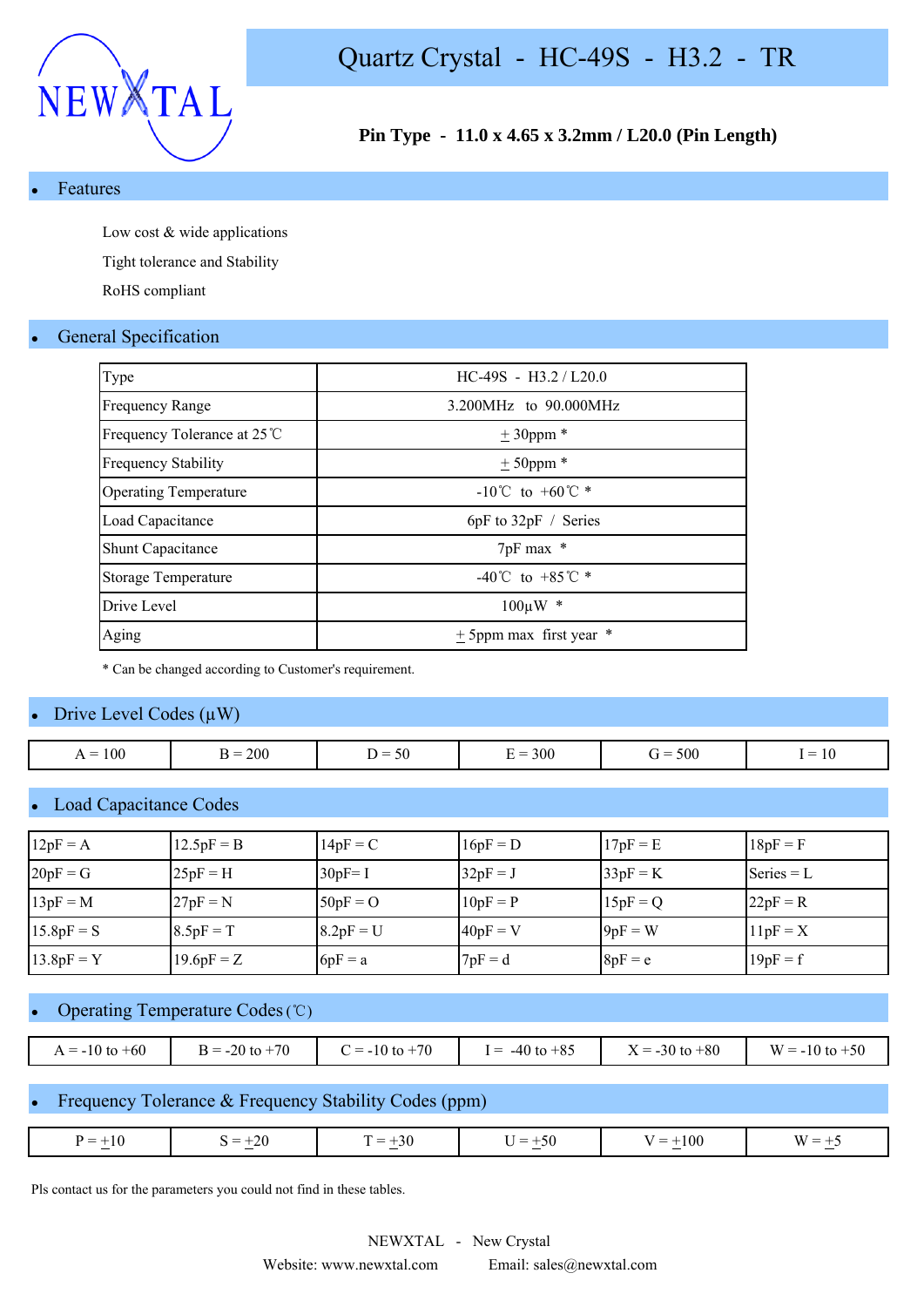# Frequency Stability vs. Operating Temperature

|                                    | $\pm 10$ ppm | $\pm 20$ ppm               | $\pm 30$ ppm | $± 50$ ppm  | $\pm 100$ ppm |
|------------------------------------|--------------|----------------------------|--------------|-------------|---------------|
| $-10^{\circ}$ C - $+60^{\circ}$ C  | $\odot$      | $(\,\boldsymbol{\cdot}\,)$ |              | ∙           | ( •           |
| $-10^{\circ}$ C - $+70^{\circ}$ C  | ( •`         | $(\,\boldsymbol{\cdot}\,)$ |              | $\bullet$ 1 | ( •           |
| $-20^{\circ}$ C - $+70^{\circ}$ C  | $(\cdot)$    | $(\,\boldsymbol{\cdot}\,)$ |              |             | ( •           |
| $-40^{\circ}$ C - +85 $^{\circ}$ C |              |                            |              |             | $(\cdot)$     |

⊙ Available ● Standard

## ESR (Series Resistance Rs) vs Standard Frequency, Vibration Mode & Codes

| Frequency Range   | <b>ESR Max</b> | Code           | Vibration Mode | Code         |
|-------------------|----------------|----------------|----------------|--------------|
| (MHz)             | $(\Omega)$     |                |                |              |
| $3.200 - 3.579$   | 250            | a              | AT Fund        | A            |
| $3.580 - 4.000$   | 150            | 1              | AT Fund        | A            |
| $4.001 - 5.000$   | 120            | 2              | AT Fund        | A            |
| $5.001 - 6.000$   | 100            | $\mathbf{0}$   | AT Fund        | A            |
| $6.001 - 7.000$   | 80             | $\overline{2}$ | AT Fund        | $\mathbf{A}$ |
| $7.001 - 8.000$   | 60             | $\overline{4}$ | AT Fund        | A            |
| $8.001 - 9.999$   | 60             | 1              | AT Fund        | A            |
| 10.000 - 13.999   | 50             | 2              | AT Fund        | A            |
| 14.000 - 35.328   | 40             | 4              | AT Fund        | A            |
| 24.000 - 34.999   | 100            | $\mathbf b$    | 3rd OT         | a3           |
| $35.000 - 90.000$ | 80             | $\theta$       | 3rd OT         | a3           |

### Marking

#### **Frequency + N (Company brand: Newxtal) + Date code ( Year Code + Month Code )**

Year Code:

| 2001 | 2002 | 2003 | 2004 | 2005 | 2006 | 2007 | 2008 | 2009 | 2010 | 2011 | 2012     |
|------|------|------|------|------|------|------|------|------|------|------|----------|
|      |      |      |      |      |      |      |      |      |      | . .  | <b>I</b> |

#### Month Code:

| Jan | <b>D</b><br>- 1<br>reb<br>. . | $\mathbf{r}$<br>March | $\cdot$ .<br>April | May    | June | July<br>$\sim$ | Aug<br>- C                   | $\sim$<br>Sept | Oct | - -<br><b>NOV</b>                       | Dec |
|-----|-------------------------------|-----------------------|--------------------|--------|------|----------------|------------------------------|----------------|-----|-----------------------------------------|-----|
| . . |                               |                       | ້                  | -<br>- |      |                | $\mathbf{r}$<br>$\mathbf{r}$ |                |     | $\mathbf{r}$<br>$\overline{\mathbf{r}}$ |     |

**For Example: 8.000N6I**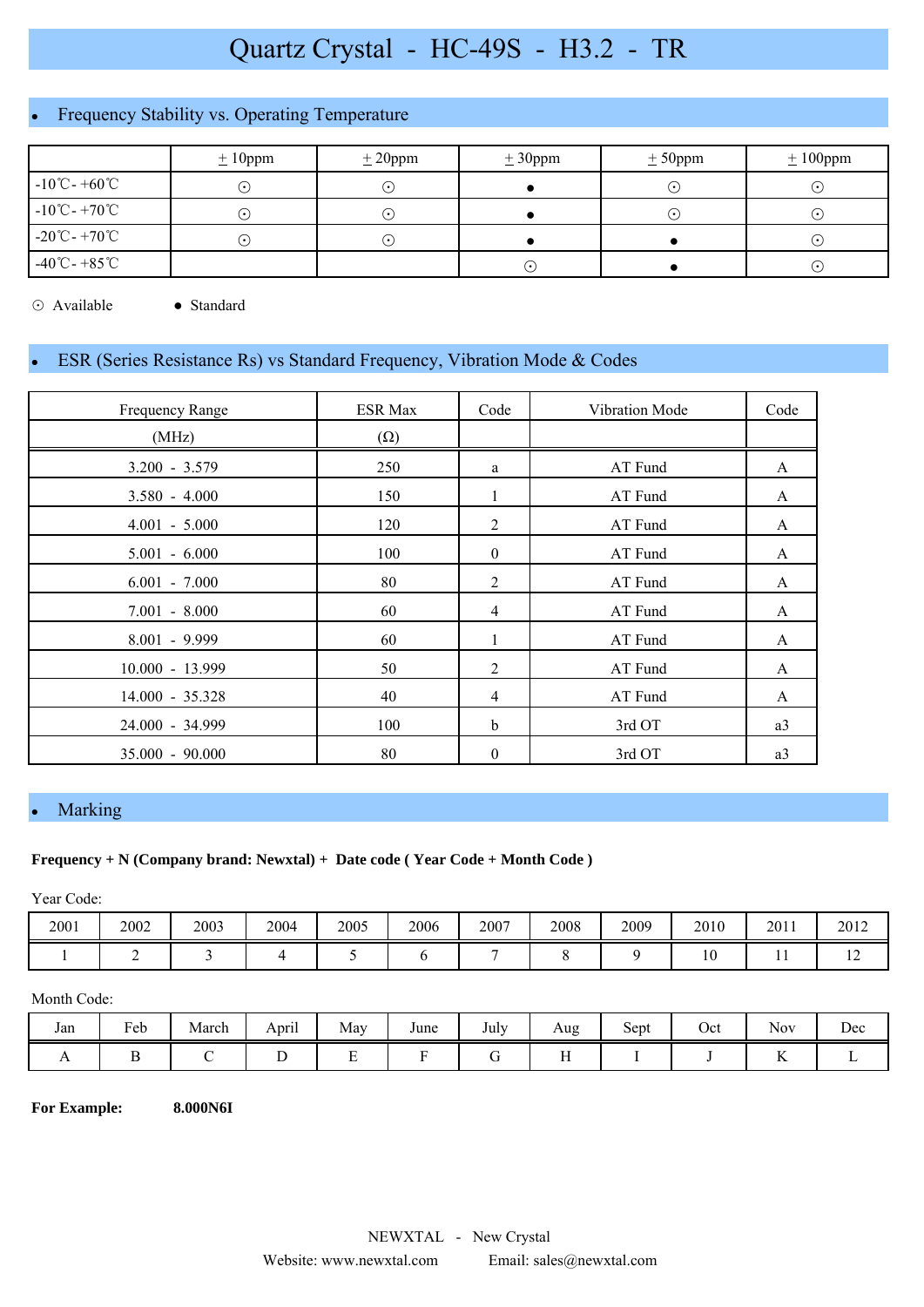# • Ordering Information

| Drive Level | Load<br>Capacitance | Operating<br>Temperature | Frequency<br>Tolerance | Frequency<br>Stability | <b>ESR</b>         | Type      | Vibration<br>Mode | Frequency | Lead-free | Packing     |
|-------------|---------------------|--------------------------|------------------------|------------------------|--------------------|-----------|-------------------|-----------|-----------|-------------|
| $(\mu W)$   | (pF)                | $(\degree C)$            | (ppm)                  | (ppm)                  | $(\Omega)$         |           |                   | (MHz)     |           |             |
| See Tables  |                     |                          |                        |                        | $F = HC-49S, H3.2$ | See Table | xx.xxxM           | LF        | TR        |             |
| 100         | 20                  | $-10$ to $+60$           | $+30$                  | $\pm 30$               | 60                 |           | AT Fund           |           | Lead-free | Tape & reel |
| Α           | G                   | А                        | т                      | т                      | 4                  | F         | А                 |           | LF        | TR          |

#### **For Example: AGATT4FA-8.000MLF/TR**

### **Dimensions**



in mm